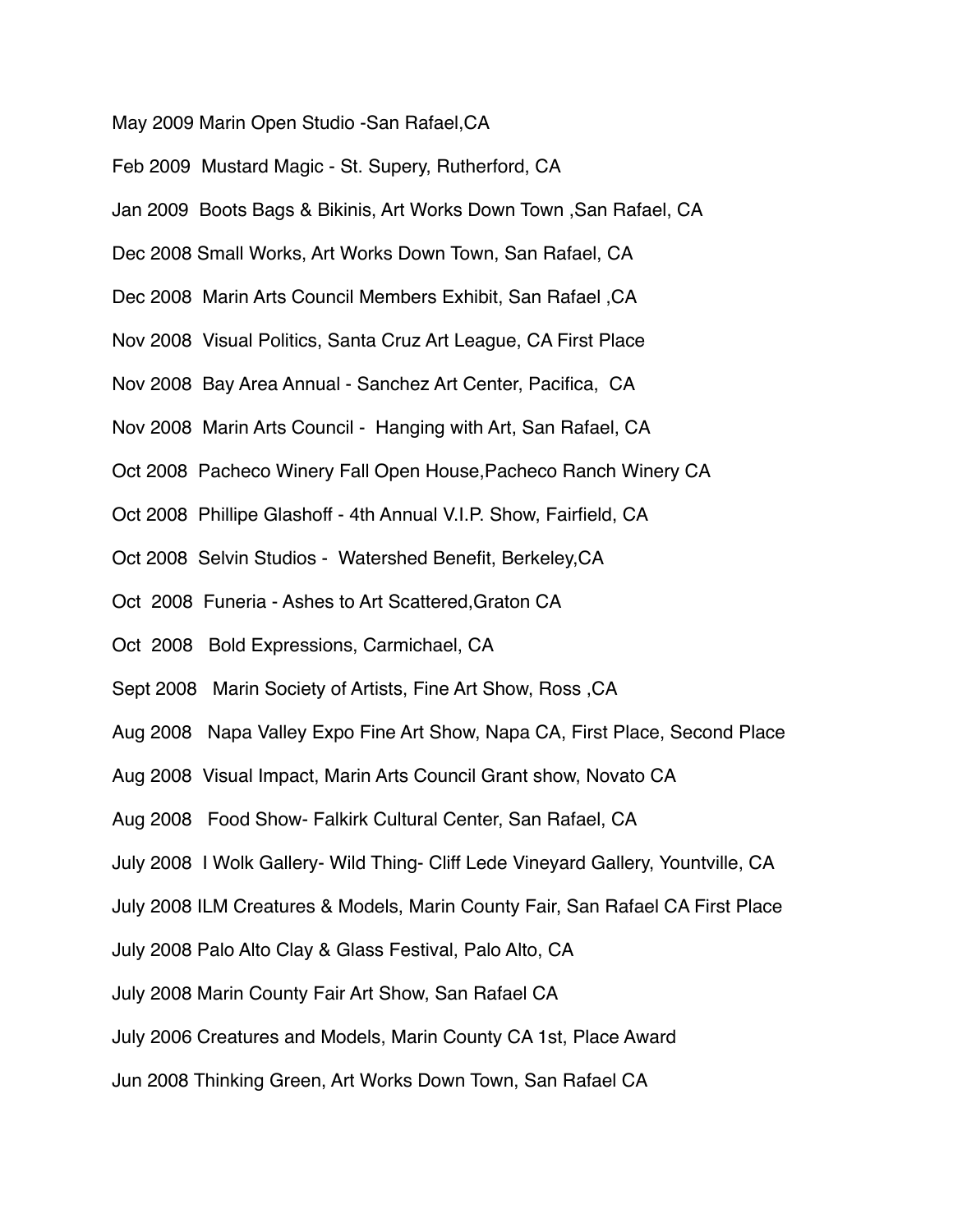Jun 2008 Marin Arts Festival, Civic Center Lagoon, San Rafael CA May 2008 Marin Open Studio, San Rafael, CA Apr 2008 30 Ceramic Sculptors, John Natsoulas Gallery, Davis , CA Apr 2008 Exploring The Surface, Pence Gallery, Davis, CA Apr 2008 Three Colorful Friends, Marin Center, San Rafael, CA [Link] Mar 2008 Marin Societry of Artists, Fine Art & Sculpture Show, Ross, CA Feb 2008 Beaux & Eros , Peninsular Museum, Belmont , CA Jan 2008 Marin Society of Artists Members Exhibition,San Rafael Civic Centre, CA Dec 2007 Celebration of Crafts Women. Fort Mason, SFO, CA [ Link ] Nov 2007 Celebration of Crafts Women. Fort Mason, SFO , CA Oct 2007 All Fired Up, City Of Santa Clara/ Triton Museum, Santa Clara,CA [Link] Aug 2007 Immigration/Merging Cultures, Sebastopol Center For The Arts, CA [Link] Aug 2007 Napa Valley Expo Fine Art Show, Napa CA, First Place, Second Place [Link] July 2007 Fine Arts show Marin County Fair, San Rafael CA June 2007 Allegory, Art Works Down Town Gallery, San Rafael, CA [Link] April 2007 30 Ceramic sculptors, John Natsoulas Gallery, Davis, CA[Link] April 2007 Marin Open Studio Exhibition, Corte Madera, CA [Link] Mar 2007 Falkirk Annual 2007, San Rafael, CA Jan 2007 Venus Gallery, Bernal Heights, San Francisco, CA Jan 2007 Beau & Eros (II) Peninsular Museum, Belmont CA Dec 2006 KPFA Show, Invited Artist, San Francisco, CA Nov 2006 Celebration of Crafts Women, San Francisco CA Aug 2006 Art League of Northern California 3rd Annual National, Novato CA Merit Award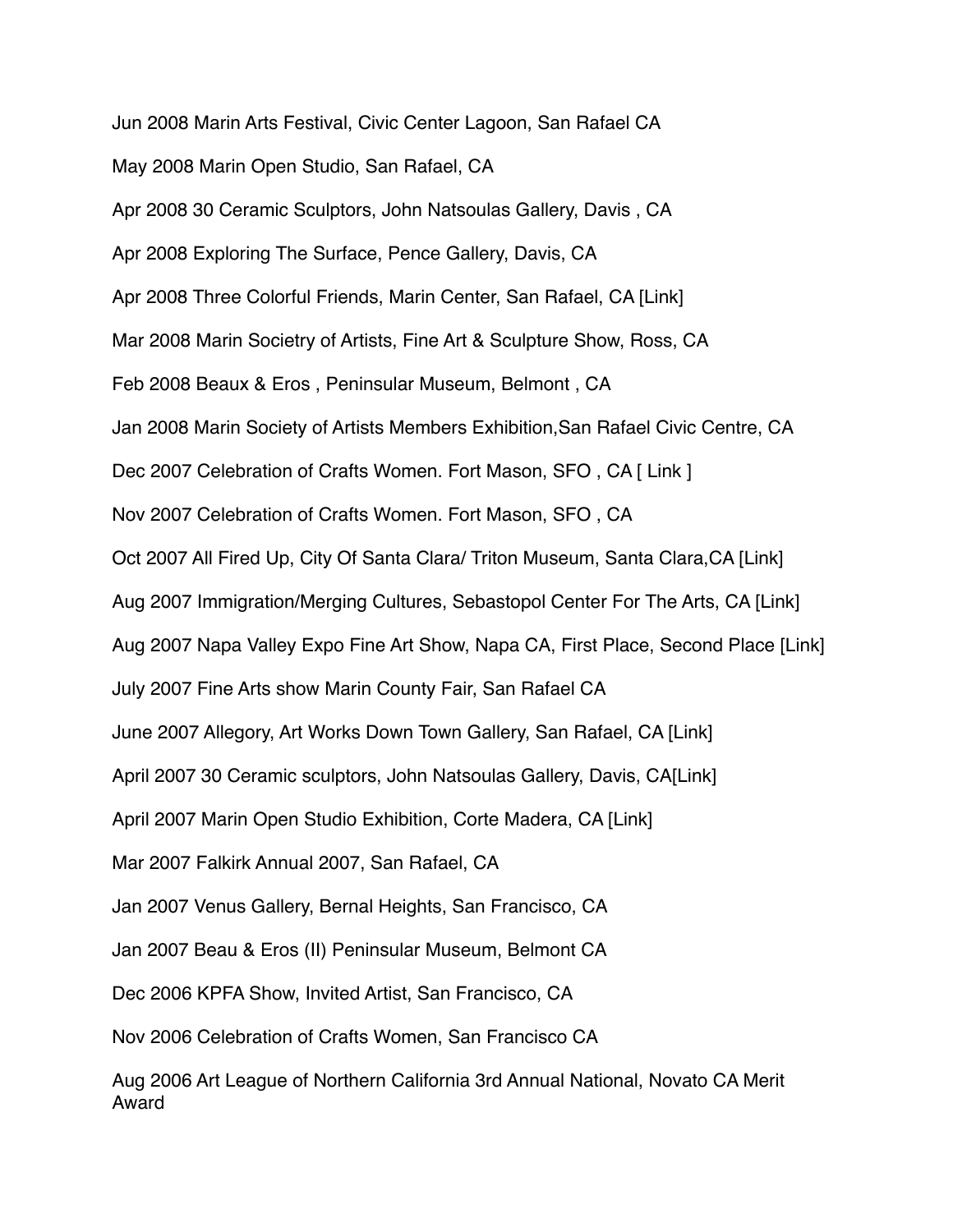Aug 2006 Roseville Arts Open show 2006, 2237 Gallery, Roseville, CA Aug 2006 Napa Expo, Napa CA 1st, 2nd, 3rd Place Awards July 2006 ACGA, Palo Alto Clay & Glass Festival. Palo Alto. CA July 2006 Marin County Fair Art Show, San Rafael CA Marin Art Council Award 1st July 2006 Creatures and Models, Marin County CA 1st, 2nd Place Awards April 2006 CCC.California Clay Competition, Davis CA April 2006 CACCA 30 Ceramic Sculptors, John Natsoulas Gallery, Davis, CA Mar 2006 Falkirk 2006, San Rafael CA Jan 2006 Napa Valley Mustard Festival Visual, St Supery Winery, Napa Valley, CA Nov 2005 San Francisco Clay and Glass Festival, San Francisco, CA Oct 2005 60 Years of Fire, Function & Form, Falkirk, San Rafael, A July 2005 Palo Alto Clay & Glass Festival, Palo Alto, CA July 2005 Creatures And Models, San Rafael, CA Honorable Mention July 2005 Marin County Art Show, San Rafael, CA Honorable Mention July 2005 RO SHAM BO, Gallery 333, Sausalito CA April 2005 CCACA 30 ceramic sculptors, John Natsoulas Gallery, Davis CA April 2005 Bay area fine craft RED, Art Works Down Town, San Rafael CA March 2005 Falkirk 2005 The Falkirk Gallery. San Rafael, CA Feb 2005 2005 Craft and Sculpture show. Marin Soc Artists, Ross CA. First Place Dec 2004 Virginia Breirer Gallery, San Francisco, CA Dec 2004 Inspired by the figure. Down Town Art Works, San Rafael CA Dec 2004 Bolinas Museum Miniature show. Bolinas CA Nov 2004 San Francisco Clay and Glass Festival, San Francisco, CA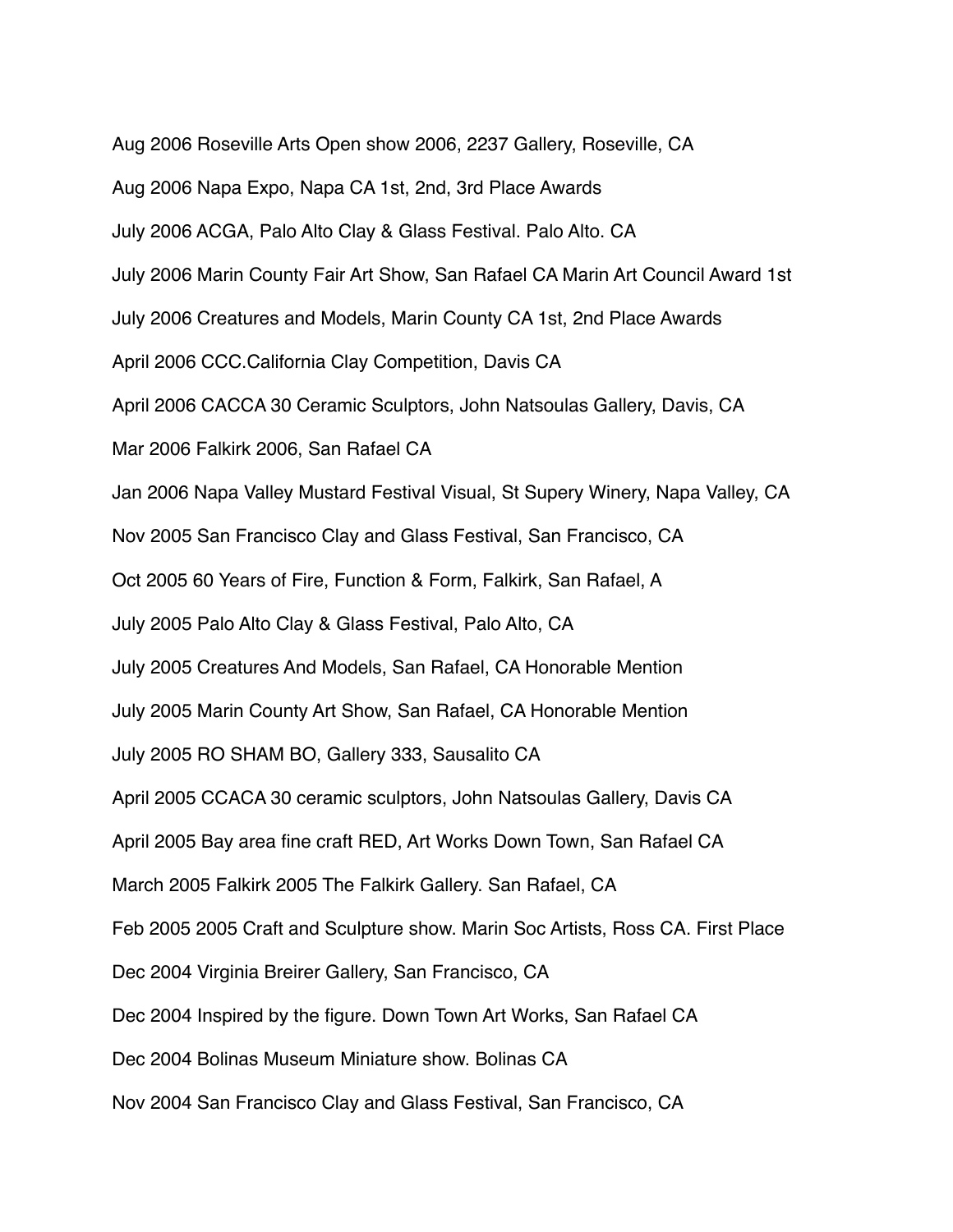July 2004 Small Works, Sebastopol Center for the Arts, Sebastopol, CA July 2004 Palo Alto Clay and Glass Festival, Palo Alto CA July 2004 Marin County Art Show, San Rafael, CA Merit Awards, Honorable Mention June 2004 Marin Arts Festival on The Lagoon, San Rafael, CA May 2004 CACCA show John Natsoulas Gallery. Davis CA May 2004 Marin Open Studios, San Rafael, CA May 2004 Marin Society of Artists National Show, Ross, CA May 2004 Marin Technology Center, San Rafael, CA April 2004 15th Annual Teapot show, A. Houberbocken, inc. Chicago April 2004 Marin Open Studio Show, Corte Madera Town Center, CA March 2004 Elements, Sebastopol Center for the Arts, Sebastopol, CA March 2004 Napa Valley Mustard Festival Market Place, Copia, Napa, CA Feb 2004 Human Form, Sebastopol Center for the Arts, Sebastopol, CA Jan 2004 Napa Valley Mustard Festival Art Exhibition Napa Valley, CA Nov 2003 San Francisco Clay and Glass Festival, Fort mason San Francisco CA Nov 2003 Bon Appetite Show, Artisans Gallery, Mill Valley, CA Nov 2003 Bolinas Museum Miniature Show, Bolinas CA Nov 2003 Marin Arts council Show, Stroud Gallery. Corte Madera CA Oct 2003 Artisan's National Exhibition, Mill Valley CA Aug 2003 Napa Valley Expo, Napa CA July 2003 Palo Alto Clay & Glass Festival, Palo Alto, CA May 2003 CACCA: John Natsoulas Gallery, Davis, CA April 2003 Marin Open Studio Show, Larkspur, CA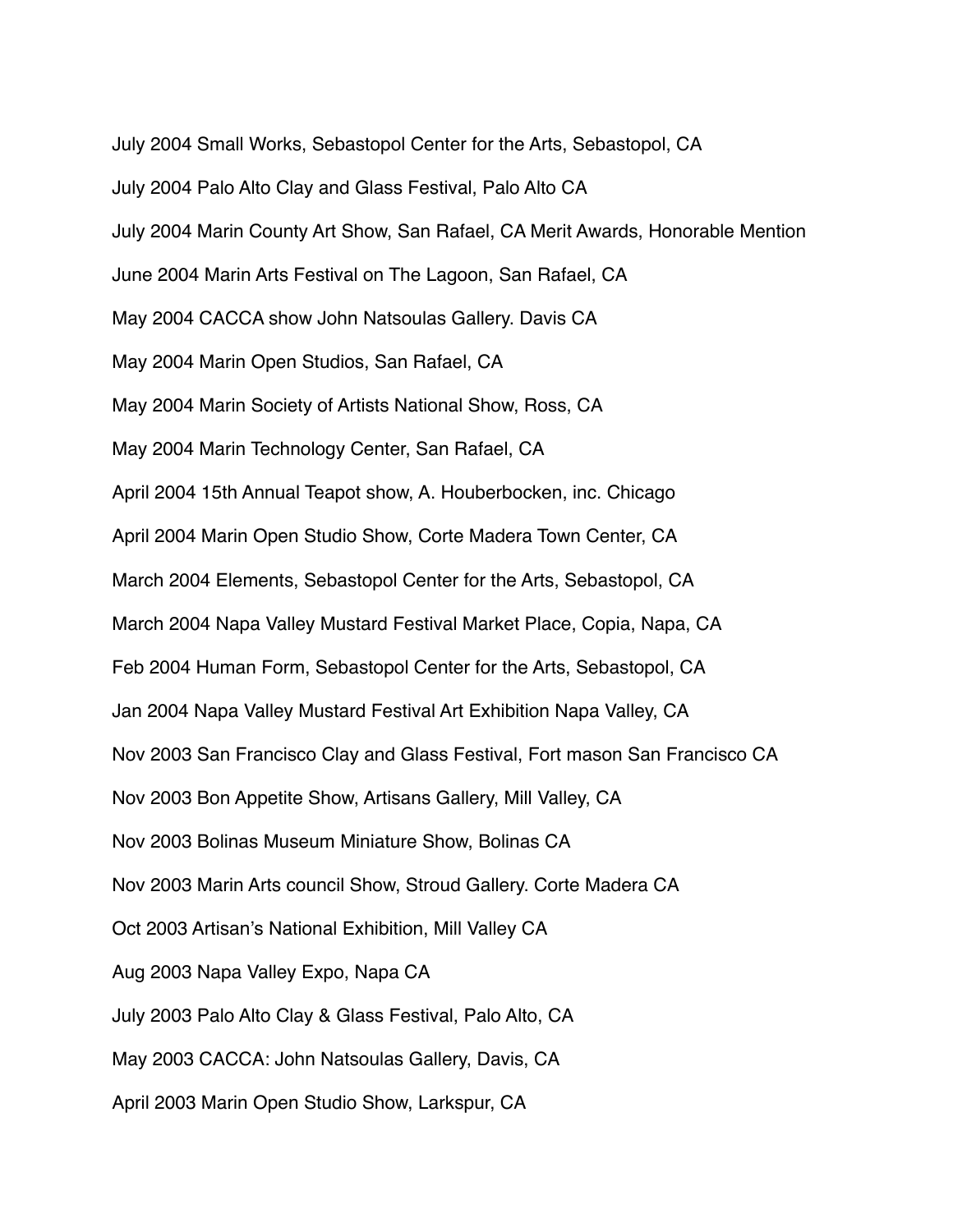Mar 2003 Open Craft& Sculpture Show, Ross, CA

Mar 2003 NCECA: Gallery Alexander Figurative work, La Jolla CA

Dec 2002 Bolinas Museum Miniature Show Bolinas CA

Nov 2002 San Francisco Clay & Glass Festival, San Francisco, CA

Aug 2002 Napa Valley Expo CA 2 Awards

June 2002 Marin Arts Festival, San Rafael, CA

May 2002 Marin Open Studios, San Rafael CA

Mar 2002 30 Ceramic Sculptors, John Natsoulas Gallery. Davis, CA

Mar 2002 Orton Cone Box Show, travels for 2 years, NCECA 2002

Mar 2002 Couples, Sebastopol Center for the Arts, CA

Mar 2002 2002 Sculpture and Craft show, Ross, CA

Feb 2002 Napa Valley Mustard Festival Art Show, Kirkland Ranch Winery, CA

Feb 2002 Small is Beautiful, Sebastopol center for the Arts, CA

Feb 2002 Earth Fire Clay & Glass, Mill Valley, CA

Nov 2001 Bolinas Museum Miniature Show, Bolinas CA

Nov 2001 San Francisco Clay & Glass Festival, CA

Oct 2001 Holiday Show, Mill Valley Sculpture Gardens, CA

Aug 2001 "Got Art", Marin Civic Center, CA

Aug 2001 "2001 A Spatial Odyssey", Hayward City, CA

July 2001 Palo Alto Clay & Glass Festival

July 2001 Marin County Fair, Fine Art Show, San Rafael, CA

July 2001 ILM Creatures show, Marin Fair, San Rafael .CA

June 2001 Marin Arts Festival, San Rafael Civic Center, CA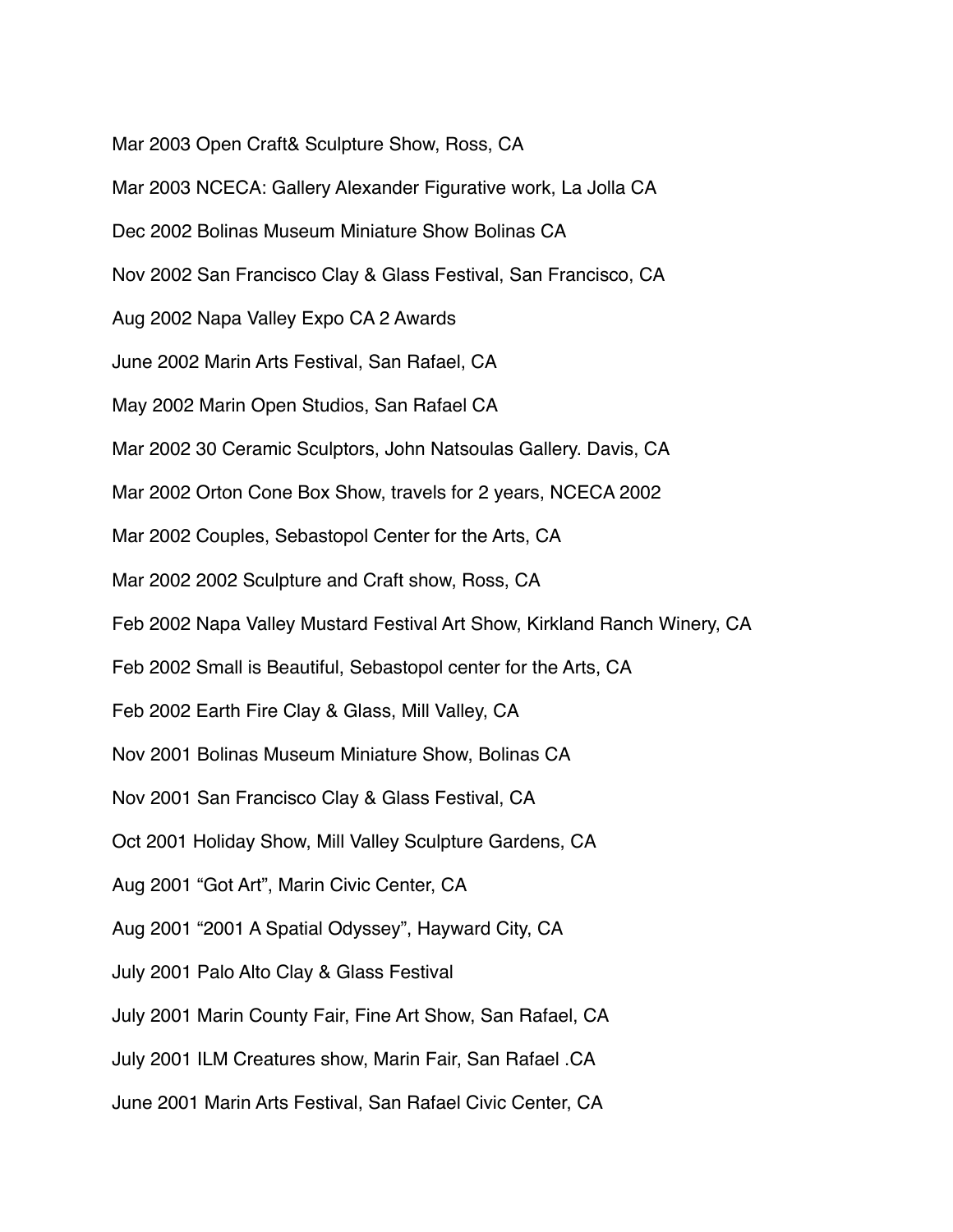May 2001 Marin Open Studio, San Rafael, CA

May 2001 "Ceramic Sculpture" Down Town Arts, San Rafael CA Apr 2001 "Unexpected Treasures" Mill Valley Sculpture Gardens CA Feb 2001 "Nature up close" Artisans Mill Valley CA Mar 2000 "Flights of Fancy" Mill Valley sculpture garden CA Feb 2000 Marin Society of artists, Open sculpture show, Marin, CA Nov 2000 S.MOVA Small works show, CA Nov 1999 ACGA Marin show, CA Nov 1999 "Things With Wings" Artisans Mill Valley, CA Nov 1999 Mill Valley sculpture garden CA ACGA Oct 1999 "Bold Expressions" Sacramento CA Oct 1999 Virginia Breier Gallery, San Francisco, CA Aug 1999 "Water", Sebastopol Art Gallery, CA Aug 1999 Napa expo Art Show, Sonoma First Place July 1999 Marin County Fair Art show CA Merit Award May 1999 Marin Arts Foundation, Marin, CA May 1999 Marin Society of artists, Open sculpture show, Marin, CA April 1999 College of Marin Gallery, Marin, CA Mar 1999 Mill Valley Sculpture Gallery, Marin, CA April- May 1999 Feb 1999 Misugi Design Gallery, Berkeley, California Dec 1999 Periwinkle Gallery, Marin, California Nov 1998 ACGA show, Marin, California Nov 1998 Sebastopol Art Center Gallery, Sonoma